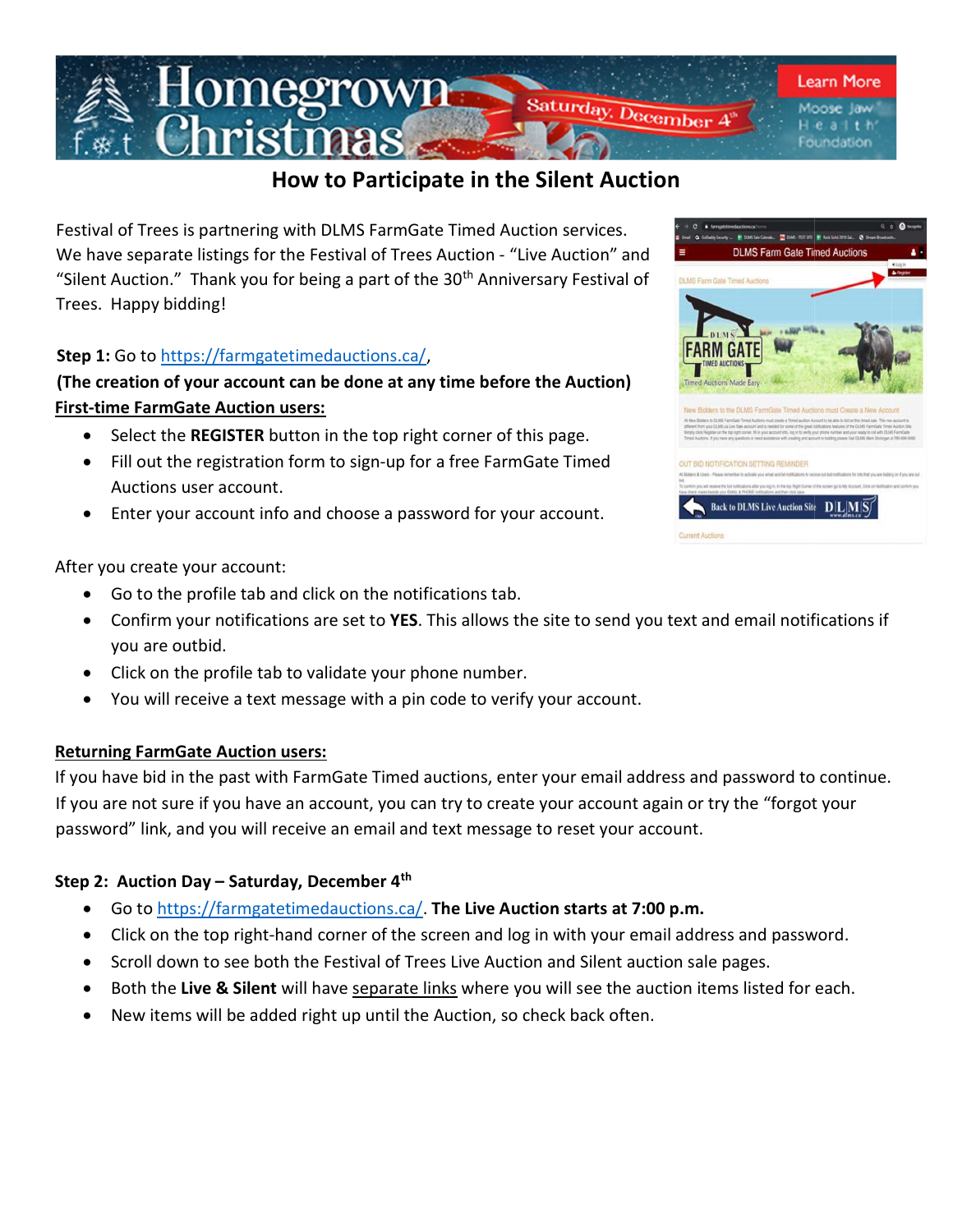#### Step 3. Silent Auction - How to Bid

- You can bid on the Festival Silent auction starting on Friday, December 3rd at 8:00 a.m.
- Silent auction items will close 30 min after the Live Sale concludes with an exciting Racehorse style sale with extended bidding.
- Scroll down the page, and you will find the Current Auction.
- Find the Moose Jaw Festival of Trees Silent Auction link from the Current Auctions; click the link.

Scroll down the sale listing page to find the item you are interested in bidding on. After you have found the item, there are two options for bidding in the silent Auction:

#### Place Next Bid

 Click the "Place Bid" button, and after you review the bid and agree to the terms and conditions, your bid will be placed.

# Max Bid Amount

- Place a max bid. You put your max bid in the second box listed as "Max Bid" on the item.
- Click the "Place Bid" button (after you review the bid and agree to the terms and conditions, your bid will be placed as the next bid).
- With the Max Bid set, the system keeps you as the high bidder to the max amount you have set. (The Max Bid amount is entirely confidential).

#### Max Bid Example

- An auction item has a \$2000 bid on it, and you place a proxy bid of \$3500 into the system, the computer will bid \$2100 for you.
- If someone else bids \$2200, the computer will again bid for you, this time at \$2300.
- The system will look after your interest to a maximum of \$3500. Suppose another bidder is on at \$3600. In that case, your proxy will no longer be useful, and you will no longer have the winning bid on this item.
- The system will notify you that you have been outbid and offer you the opportunity to bid again.

#### Watch List Feature

- If you have multiple silent auction items that you want to watch, you can add the items to your watchlist.
- Note the "eye" button beside the bid button. Clicking this "watchlist" Icon will added silent auction items to your favourites.